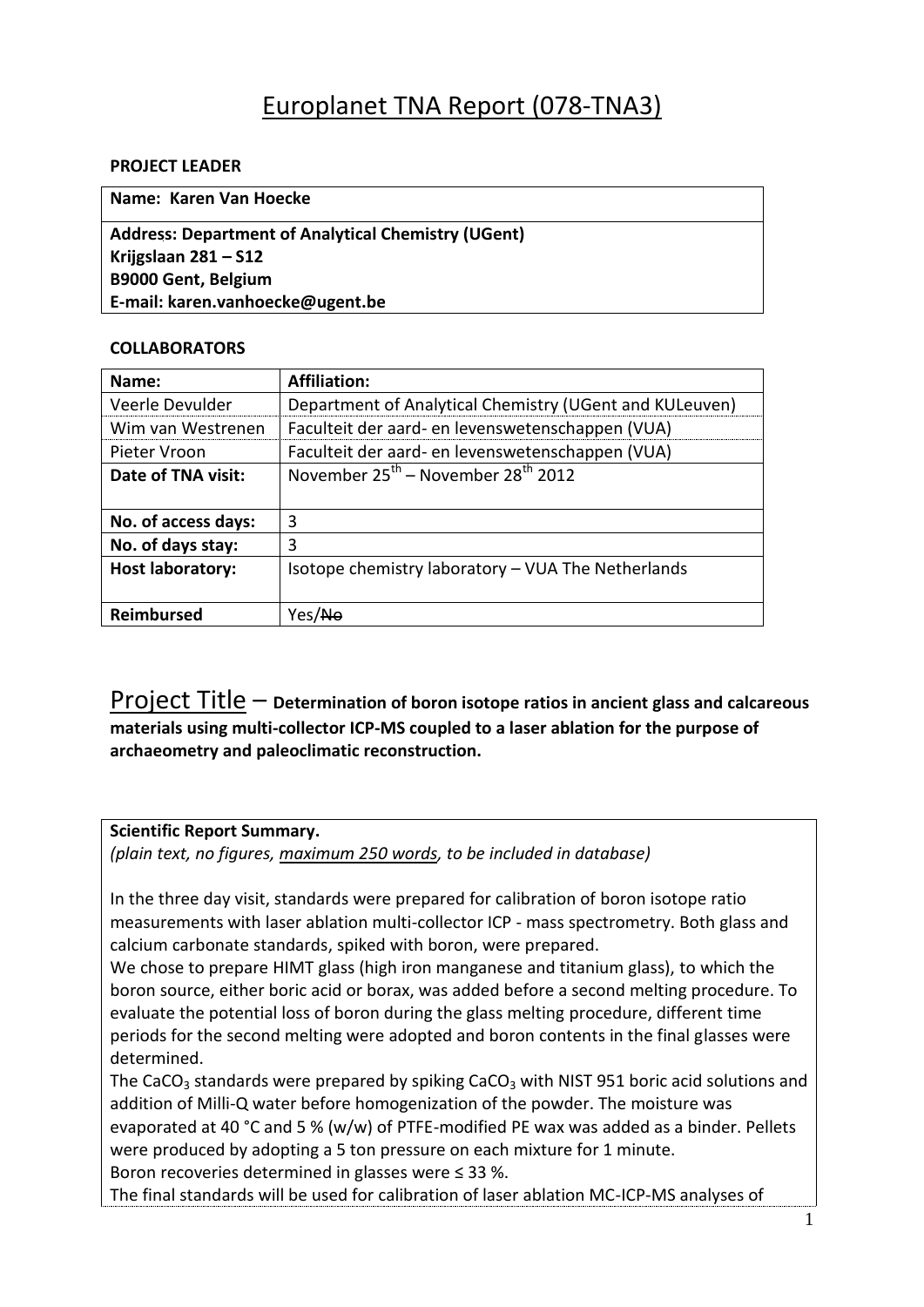ancient glasses and of calcareous materials within the framework of archaeological and palaeoclimatic reconstruction projects. In addition, mass fractionation processes of B isotopes during glass melting will be studied in a follow-up project.

## **Full Scientific Report on the outcome of your TNA visit**

### **Approx. 1 page**

### **Goals:**

Production of HIMT glass spiked with boron. The extent and kinetics of boron loss from samples during hightemperature melting are unknown. To assess the outcome in terms of boron concentrations remaining in the glass after melting we used two sources of boron and a range of experimental procedures. A selection of these standards will be used as calibration standards for LA-MC-ICP-MS analysis of boron isotopes in glasses from archaeological excavations and will be used to elucidate mass fractionation behaviour of boron isotopes as a function of glass manufacturing procedure.

Production of CaCO<sub>3</sub> pellets spiked with boron, to be used as calibration standards for LA-MC-ICP-MS analysis of boron isotopes of biogenic and geogenic calcareous materials.

#### **Experimental procedures and results:**

## 1. HIMT glass spiked with boron

### 1.1 Production of HIMT glass

Appropriate masses of a selection of powders (SiO<sub>2</sub>, CaCO<sub>3</sub>, Al<sub>2</sub>O<sub>3</sub>, Fe<sub>2</sub>O<sub>3</sub>, TiO<sub>2</sub>, MnO, Na<sub>2</sub>CO<sub>3</sub>, MgO, K<sub>2</sub>CO<sub>3</sub>) were weighed and mixed in a mortar under ethanol. After drying in air, the homogeneous powder mix was transferred into a platinum crucible and melted in a box furnace. In a first heating step, the powder was gently outgassed for 7h30min at 650 °C. Subsequently, over a 10 h period, temperature was raised to 1580 °C and was left at this temperature for another 30 minutes. After rapid cooling of the crucible in water, a clear glass was produced.

The glass was crushed to a fine powder in a mortar and divided into 10 fractions. To 9 of these fractions, a source of boron was added and all fractions underwent a second melting step at 1580 °C for a period of 5 to 60 minutes. An overview of all treatments is given in Table 1.

#### 1.2 Boron analysis in HIMT glass

The HIMT glasses spiked with boron were again crushed in a mortar to a fine powder. Each sample underwent a multi-step closed beaker hot plate acid digestion procedure with two evaporation steps at 70 °C in the presence of mannitol to limit B evaporation. Finally, all samples were redissolved in 0.02 M HCl and diluted in 0.5 % (w/w) HF. Boron concentrations were determined using an Element XR ICP-MS instrument at medium mass resolution setting. An overview of B concentrations and recoveries in all glass samples is given in Table 1. From Table 1, it is clear that boric acid was almost completely lost during the second melting procedure at 1580 °C. When borax was used as a source of B, recoveries were ≤ 33 %, indicating that B easily evaporates during the melting at 1580 °C. After 1 h at this temperature, only 5 % of the B added was recovered.

| N. | <b>B</b> source                                                                        | Melting time | B conc. added | B conc. found <sup>a</sup> | B recovery |  |  |
|----|----------------------------------------------------------------------------------------|--------------|---------------|----------------------------|------------|--|--|
|    |                                                                                        | Min          | $\mu$ g/g     | $\mu$ g/g                  | %          |  |  |
| 1  | <b>Borax</b>                                                                           | 10           | 9814          | 1502                       | 15.3       |  |  |
| 2  | <b>Borax</b>                                                                           | 10           | 9814          | 1553                       | 15.8       |  |  |
| 3  | <b>Borax</b>                                                                           | 60           | 9814          | 506                        | 5.1        |  |  |
| 4  | Boric acid                                                                             | 10           | 21700         | 221                        | 1.0        |  |  |
| 5  | Boric acid                                                                             | 10           | 21700         | 339                        | 1.6        |  |  |
| 6  | <b>Borax</b>                                                                           | 5            | 313           | 104                        | 32.6       |  |  |
| 7  | <b>Borax</b>                                                                           | 10           | 214           | 63                         | 28.7       |  |  |
| 8  | Borax                                                                                  | 10           | 313           | 80                         | 24.9       |  |  |
| 9  | <b>Borax</b>                                                                           | 30           | 214           | 66                         | 30.0       |  |  |
| 10 |                                                                                        | 10           | 0             | 2                          | n.a.       |  |  |
|    | determined concentrations were multiplied with a factor of 1.3, as in previous work we |              |               |                            |            |  |  |

#### **Table 1 - Overview of glass samples: boron source, melting time, B concentrations**

 a: determined concentrations were multiplied with a factor of 1.3, as in previous work we experienced an average loss of B of 30 % during sample digestion.